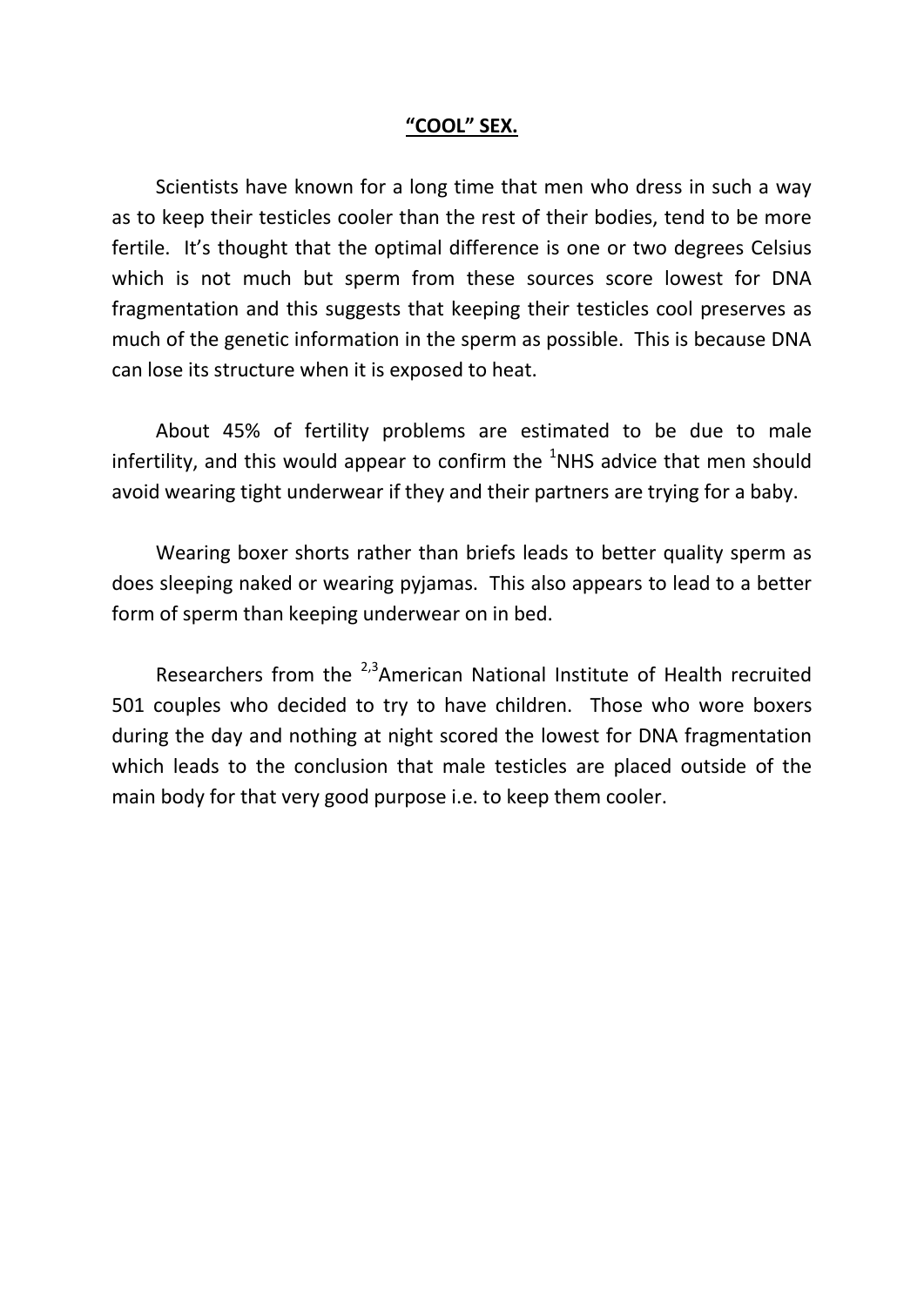## **HOW TO INFLUENCE THE SEX OF YOUR BABY BEFORE YOU CONCEIVE.**

## Acidity and alkalinity in our daily lives.

Acidity or alkalinity is all around us and its measure in the human body differs over a number of different organs.

The pH (acid/alkaline ratio) of the human body can vary throughout the body's liquids as shown below.

| Organ            | рH  |
|------------------|-----|
| stomach juice    | 1.5 |
| skin             | 4.7 |
| saliva           | 7.1 |
| cell             | 7.1 |
| blood            | 7.4 |
| pancreatic juice | 8.8 |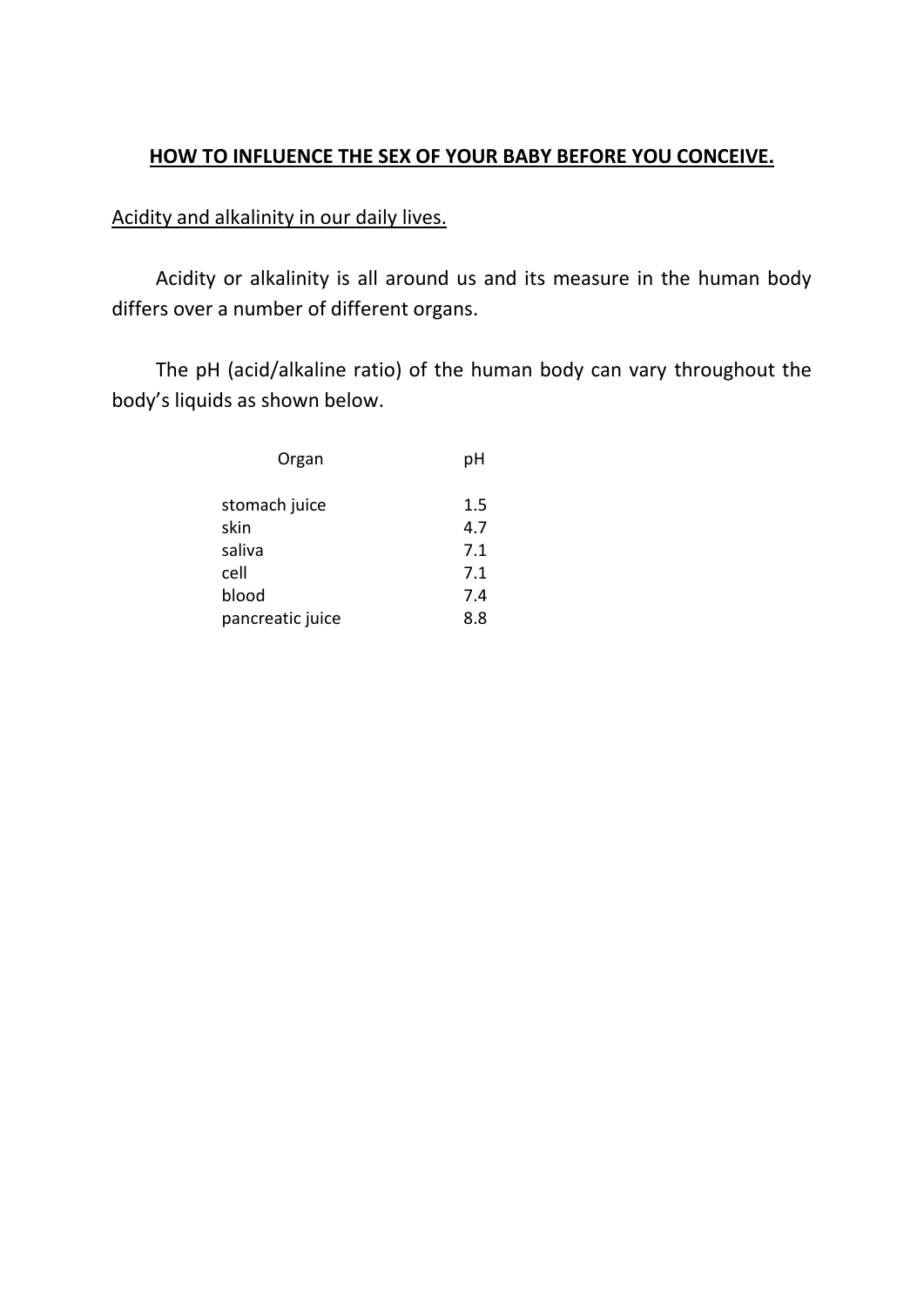

**pH colour scale**

By understanding human body fluid acidity and alkalinity, it's possible to decide on the sex of a baby before it's conceived!

Incidentally, the above statement is well borne out by some excellent Korean research, more of which later.

## The mechanism.

Male sperm is alkaline, whilst the inside of the vagina is acidic. The sperm with the male chromosome swims rapidly but lives only for a short time in an acidic environment. The sperm with a female chromosome swims slowly but lives longer in an acidic environment.

By understanding these simple facts, you can increase the chances of making either a boy or a girl, depending what you want.

## The mechanism is as follows:-



If the egg is there first waiting for the sperm to arrive, chances are that the male chromosome cell will get to the egg first. However, if the sperm is there first, waiting for an egg to arrive, chances are that the female chromosome sperm will be the surviving ones.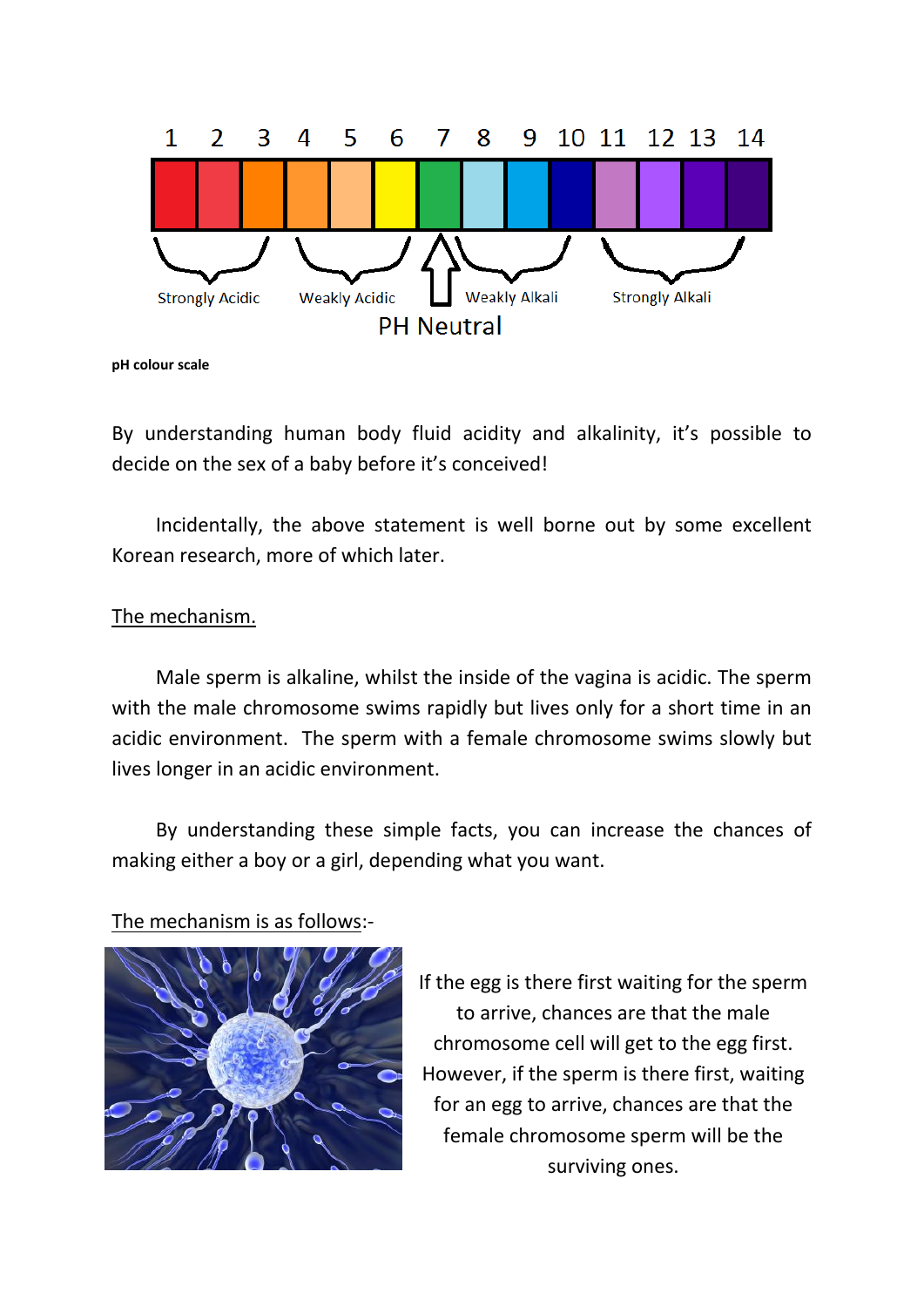Accordingly, if both parents maintain a highly alkaline diet for over a month prior to conception, the sperm and the inside of the vagina will become more alkaline. This increases the odds of making a boy significantly.  $4\text{Korean}$ research says that the odds of making a boy are 95% if both partners have been on a highly alkaline diet for at least 30 days prior to conception.

# pH7 pH10 pH<sub>4</sub> **Strong Acids Mild Acids Mild Alkaline Strong Alkaline** Meat/Fish **White Bread Fruits** Asparagus Alcohol Legumes Vegetables Cayenne Pepper Colas/Sodas Avocados Melons Nuts Sugar Dairy Almonds Kelp

## An alkaline diet.

Most diets nowadays containing high levels of sugar and denatured salt, plus a variety of E-numbers or preservatives are relatively acidic. In fact the older you get, the more acidic your body becomes and the more difficult it is to accurately predict the sex of your offspring.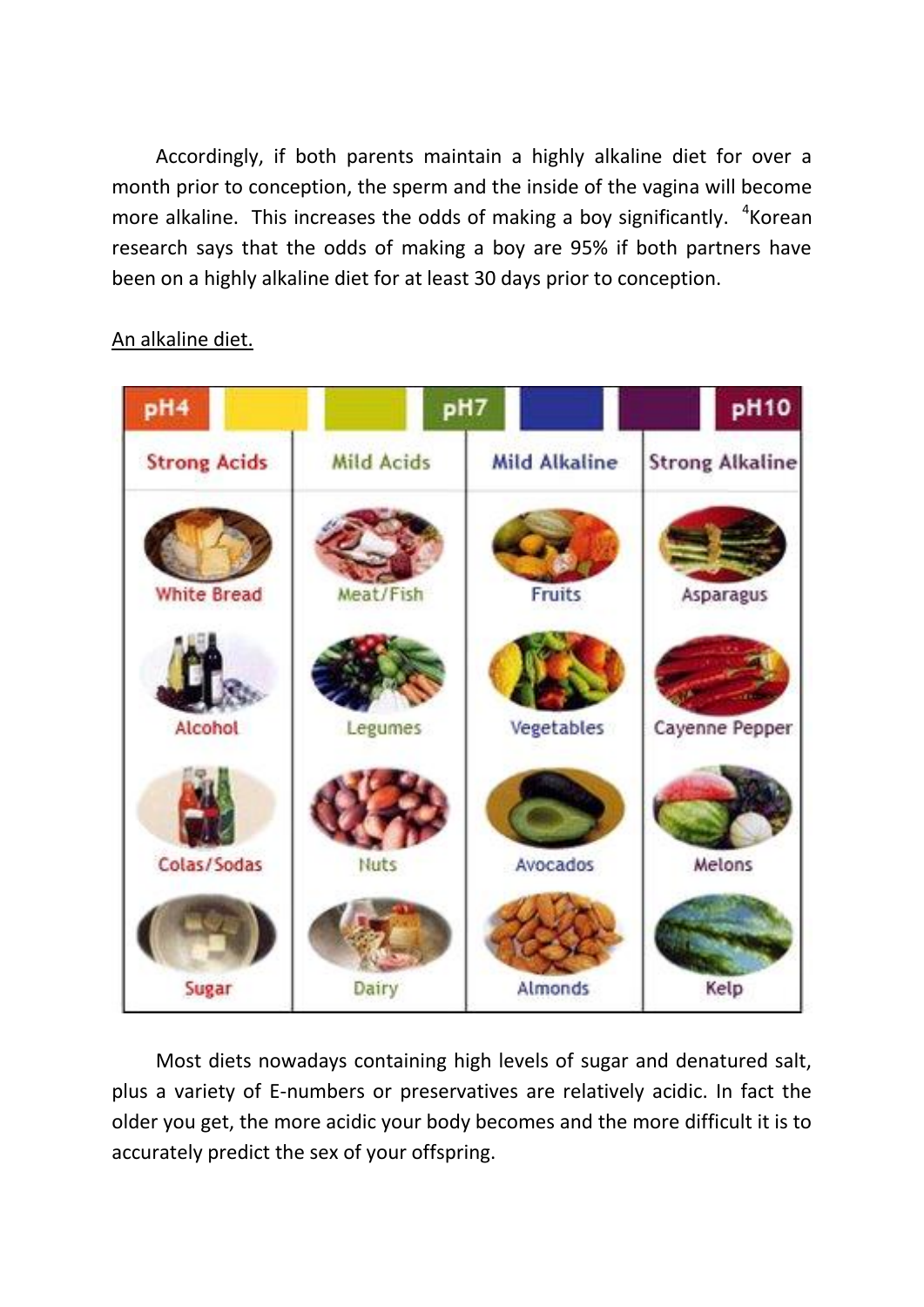Nowadays, because of the broad, in fact almost universal, use of large quantities of nitrates in order to force crops, the land we farm is now depleted of the essential trace elements (mostly alkaline) which have in the past kept us in a reasonable balance of health.

Quite apart from being very careful and selective with what you eat (and researching its source and mineral content) it's almost impossible nowadays for you to maintain an alkaline diet.

### The solution.



It's been known for thousands of years that charcoal adsorbs a wide range of toxins, settles the digestion and acts as an antidote to poisons. The reason for these activities is that natural charcoal

**Natural charcoal**

will adsorb over 4,000 different toxins! The greater bulk of these toxins are acidic or acid making in a

diet, particularly a diet deficient in naturally occurring alkaline mineral sources.

Consequently, by taking capsules containing charcoal with each meal and supplementing their activity by drinking plenty of water, you can help your system recover its natural alkaline balance (ranging from 7.5 to 7.45) in the human bloodstream and, over time, enable your blood in this way to adsorb significantly more oxygen which helps render your system significantly more alkaline.

The more alkaline both of your systems become, then the more chance you have of having a son and if you want a daughter, then proceed with your usual diet but take one charcoal capsule every night, so as to ensure that your system is "cleaner" and your baby is more healthy.

For thousands of years it's been noted that human females crave charcoal during the gestation period when the child is growing within them, therefore this is not new wisdom, but simply designed to encourage people to a better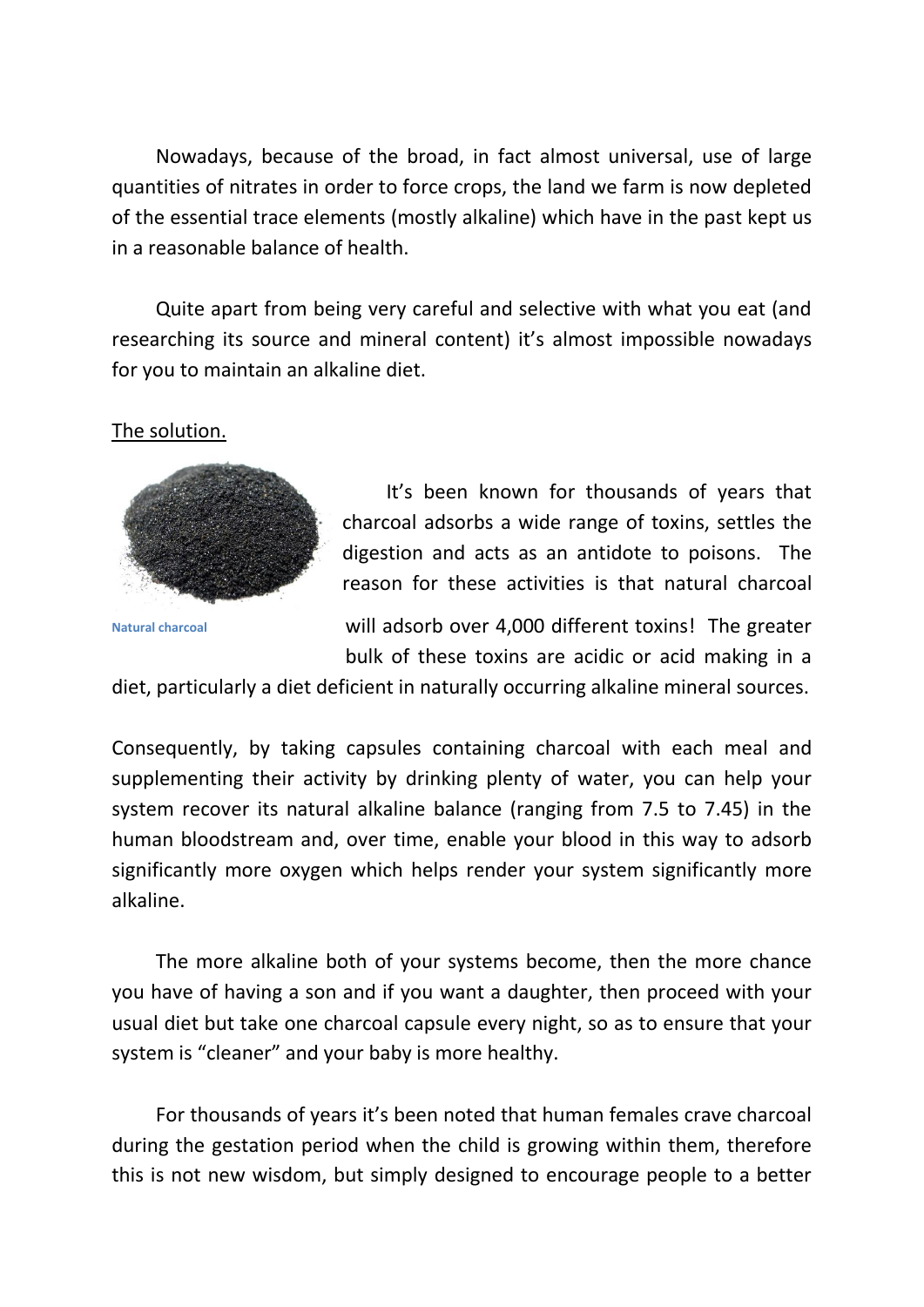understanding of how their body works and how the sex of their children can be mediated by diet and common sense science.



The best natural charcoal product is Happy Tummy® Charcoal. It comes in capsule form and is suitable for vegetarians and vegans and is a wholly natural product - a godsend if you are trying for a baby.

**Happy Tummy capsules**

### MORE ACTIVE OXYGEN TO KEEP YOU HEALTHY

pH is an exponent number of 10. A small difference in the pH can mean a big difference in the number of oxygen negative ions. So a difference of 1 in pH value means 10 times the difference in the number of negative ions. Thus blood with a pH value of 7.45 contains 64.9% more oxygen than blood with a pH value of 7.30.

#### Dosage:

When you are trying for a baby you will have a much better chance of success if you factor charcoal capsules into your diet. Each capsule contains 250 mg of natural charcoal (not activated) capable of alkalising your system.

If you are specifically trying to determine the sex of your baby then the optimum dosage depends on 3 factors, i.e. your age, your bodyweight and your body type. Broadly speaking you should take 2 capsules with each meal if you are of close to the average weight for your physical type. You cannot overdose on charcoal but you should always drink a lot of water when you're taking it. It will help to flush out toxins from your body.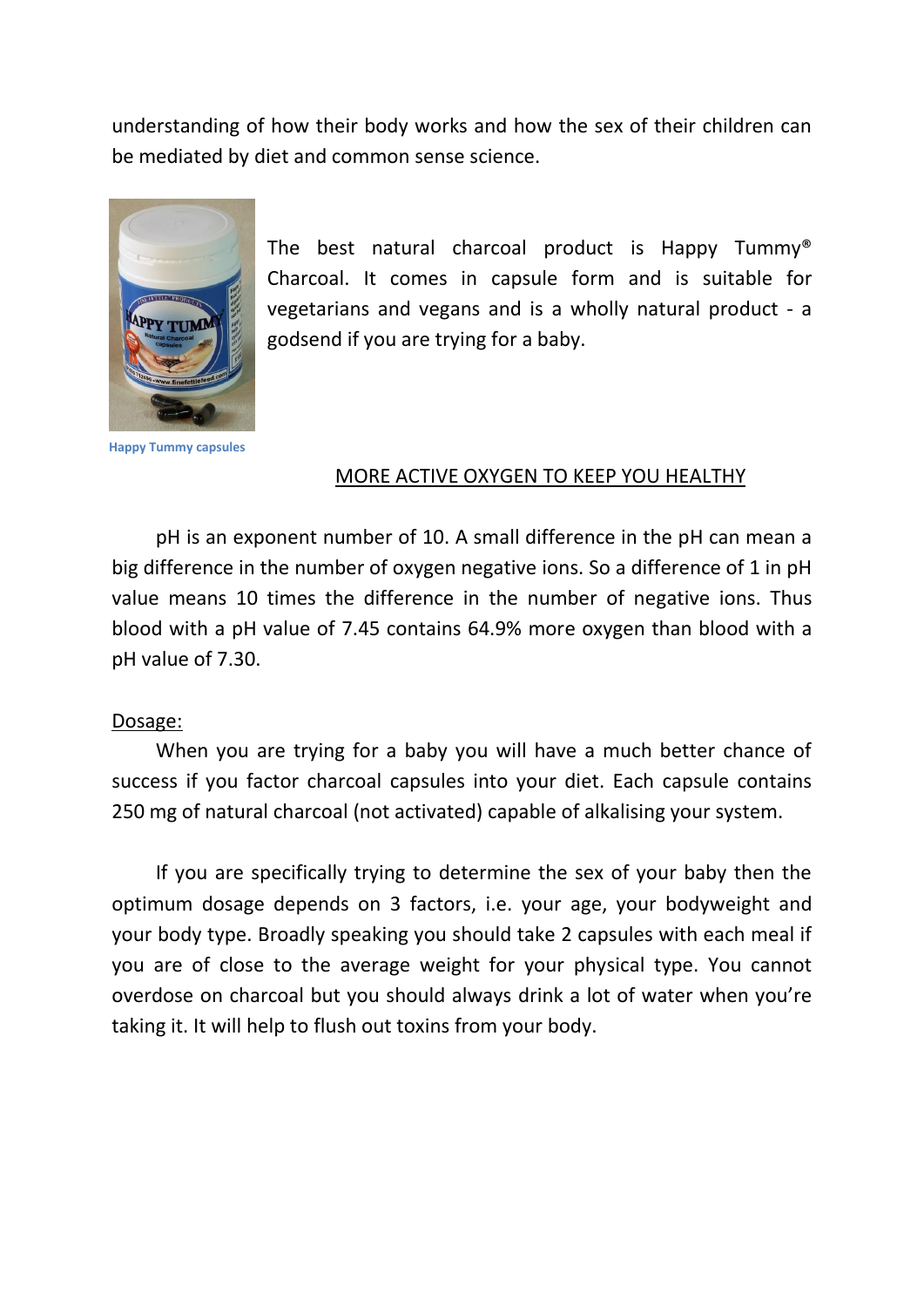

**pH Chart**